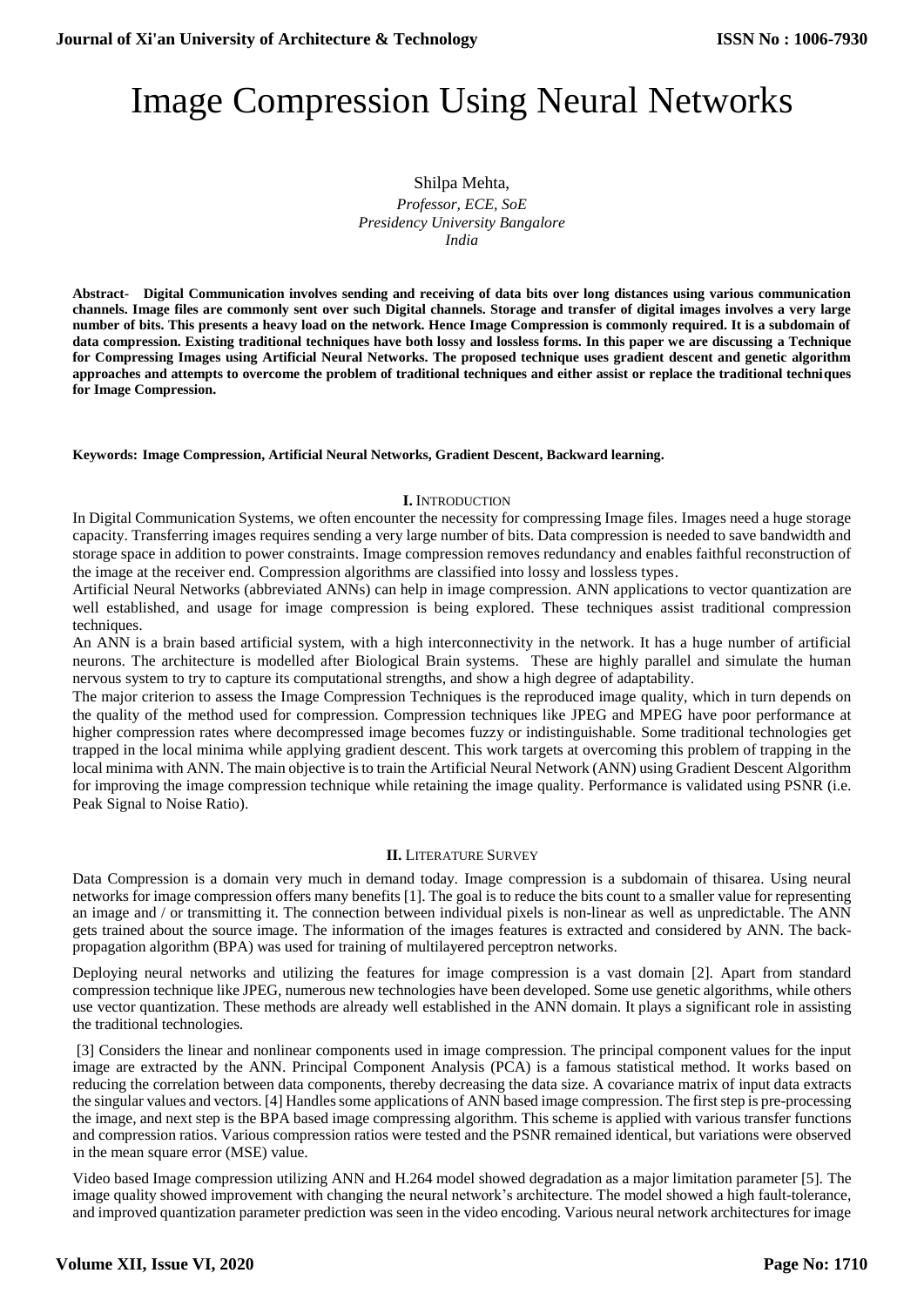## **Journal of Xi'an University of Architecture & Technology**

compression were discussed in [6]. The performance issues and their architecture of these networks are compared with recent and conventional compression techniques. A detailed survey of various methods using compression techniques is available in [7]. Compressing an image is essential for storage and transmission. Researchers use ANNs as because they are adaptive, selforganizing, Suppress noise, fault tolerant and provide optimized approximations.

### **III.** METHODOLOGY

## *3.1 Gradient Descent Algorithm*

Layered feed-forward (FF) ANNs can be trained using the back-propagation algorithm (abbreviated as BPA). Gradient Descent algorithm falls under this technique. The neurons are organized in layers. Each layer neurons send signals forward to the next layer. The errors are observable only at final visible output stage. These are propagated backwards for weight adjustments. Inputs are applied at the initial layer, and the signal propagates forwards through one or more hidden layers. The final output is observable only at the visible output layer. Supervised learning is the paradigm used. The training starts with random weights. After each training sample the errors are used for adjusting the synaptic weights of all contributing neurons. The ultimate goal is optimize the synaptic weights, so as to minimize the error. The model is a "Feed Forward Neural Network". The learning (done by weight adjustment) propagates backwards, i.e. from the output layer towards input layer. The process iterates and continues till it reaches below a preset threshold error value.

## *3.2. Architecture Of Multi-Layered Neural Network*

A three layer model was used, as in Fig. 1. It shows the three layers (Input, Hidden and Output).



Figure 1: The Training Neural Network Architecture

The image is segmented into blocks for processing. The pixels in each block make an array of N information units at the input node. The pixels are normalized using the highest value in the range 0-255 in the selected pixels taken as reference value. The depth of the hidden layer is decided based on the required compression ratio (CR), the CR being the ratio of the count of output bits to the count of input bits. The N normalized output pixels finally form the decompressed image. Figures 2 and 3 show the separate compression module and the decompression module.



Figure 2: The Compression Module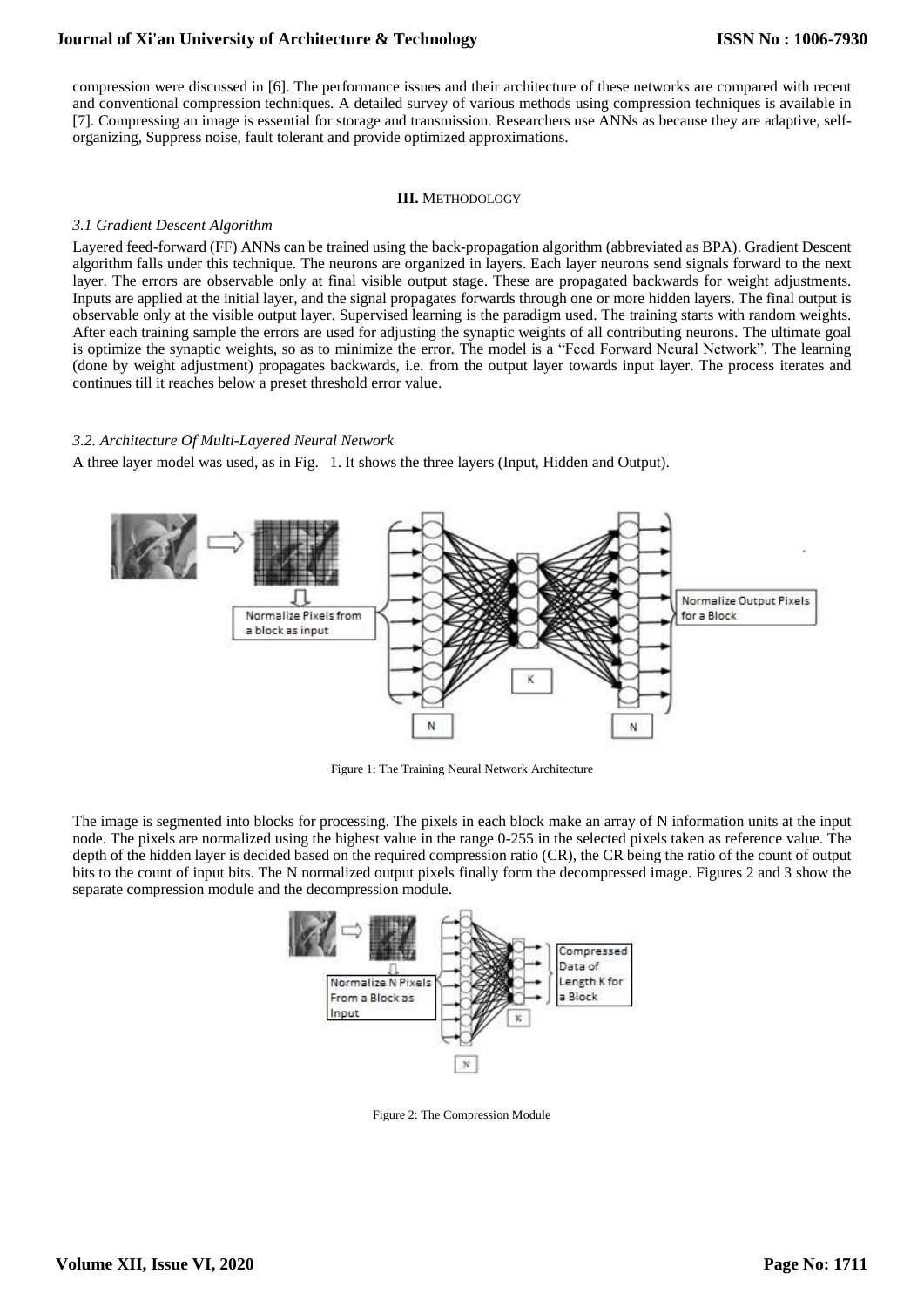

Figure 3: The Decompression Module

The FF-ANN undergoes training using the BPA algorithm. Once training reaches proper performance (error below threshold value selected beforehand), the final weights can map fresh samples input pixel values into approximately similar values at the output. Approximately half the available set is utilized in training, while the remaining samples are utilized for validation and decompression training.

## *3.3 Flowchart*

Fig. 4 shows the overall program flow and Fig. 5 shows the compression module flowchart.



In preprocessing, the pixels are obtained in matrix form. They are normalized by dividing by the highest value present in the matrix and rounding to 0's and 1's. Block segmentation is carried out after normalization. The array information obtained from the preprocessing is given as the input for ANN. Error is obtained by comparing the results of ANN architecture and target. The compressed data consists of pixels of the compressed image.

These results are sent to gradient descent algorithm for modification and the process repeats till the error reaches some tolerance limit.

## *3.4 Performance Considerations: CR and PSNR*

Compression ratio the ratio of the bits count in the original (input) image to bits count in the compressed (output) image. This criterion is

$$
CR = \frac{N.BI}{K.BH} \qquad \qquad \dots (3.1)
$$

Here, N and K are the count of neurons/pixels at the input and the hidden layer respectively, while BI and BH are the number of bits to encode Input and the Output signals of the hidden layer.

PSNR is used to measure the reconstructed image quality. Usually the PSNR values in lossy image / video compression for 8 bit image depth are acceptable in the range from 30 to 50 dB. Likewise, for 16 bit data the acceptable range is between 60 and 80 db.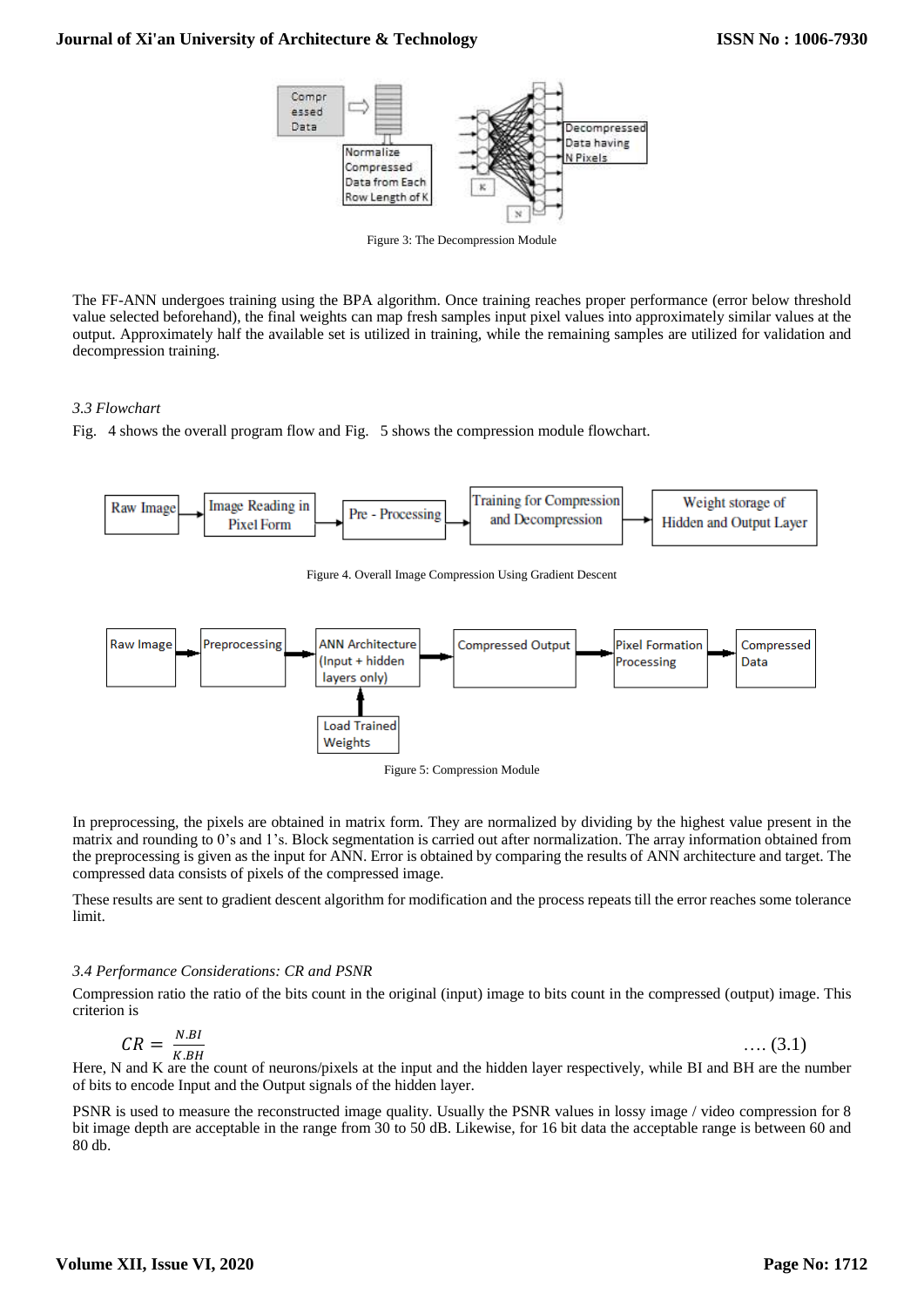## **Journal of Xi'an University of Architecture & Technology**

## **IV.** EXPERIMENTAL RESULTS



Figure 6: Lena Image

The algorithm was tested on various images. The famous Lena image was taken as one input image. It is shown in Fig. 6. For the compression 4:1 the image is transformed into matrix, and two blocks of N×N value samples are taken and normalized from this matrix. (Please refer figures 7 a and b)

| ٣Ħ   |              |                              |     |      | Variable Editor - blk |       |                                  | ш<br>×            |   |
|------|--------------|------------------------------|-----|------|-----------------------|-------|----------------------------------|-------------------|---|
| Eile | Edit         | View                         |     |      | Debug Desktop Window  |       | Help                             | $+1$ $+$ $\times$ |   |
| a.   |              |                              |     |      |                       |       | ■ Go du - 1   Base - 150 Salec v | ▭                 | w |
|      |              | blk<br>blk<br>blk<br>blk<br> |     |      |                       |       |                                  |                   |   |
|      |              |                              |     |      |                       |       |                                  |                   | ÷ |
|      | $val$ :.:.1) |                              |     |      |                       |       |                                  |                   |   |
|      | 162          | 162                          | 162 | 161  | 162                   | 157   | 165                              | 3.61              |   |
|      | 162          | 162                          | 162 | 161  | 162                   | 157   | 163                              | 363               |   |
|      | 162          | 162                          | 162 | 161  | 162                   | 157   | 163                              | 161               |   |
|      | 162          | 162                          | 162 | 161  | 162                   | 157   | 162                              | 161               |   |
|      | 162          | 162                          | 162 | 161  | 162                   | 157   | 163                              | 161               |   |
|      | 1.64         | 164                          | 156 | 155  | 161                   | 159   | 159                              | 160               |   |
|      | 160          | 160                          | 163 | 158  | 160                   | 162   | 159                              | ユニモ               |   |
|      | 159          | 159                          | 155 | 157  | 159                   | 159   | 156                              | 157               |   |
|      | val(1, 1, 2) |                              |     |      |                       |       |                                  |                   |   |
|      | 生姜醛          | 162                          | ユモ正 | 160  | 155                   | 163   | 360                              | 11 L-15<br>155    |   |
|      | 166          | 162                          | 162 | 160  | 155                   | 162   | 160                              | 1.5.5             |   |
|      | 3.66         | 162                          | 162 | 160  | 155                   | 163   | 160                              | 155               |   |
|      | 3.66         | 162                          | 162 | 160  | 155                   | 163   | 160                              | 155               |   |
|      | 166          | 162                          | 162 | 160  | 1.5.5                 | 163   | 160                              | 1.5.5             |   |
|      | 161          | 3.60                         | 生物科 | 159  | 1.54                  | 154   | 156                              | 354               |   |
|      | 159          | 163.                         | 158 | 1.62 | 3.5.5                 | 155   | 156                              | 152               |   |
|      | 159          | 162                          | 162 | 1.60 | 153                   | 1.5.3 | 153                              | 151               |   |
|      |              |                              |     |      |                       |       |                                  |                   |   |

Fig. 7 (a)

| <b>Tile</b>     | Exit<br><b>Yiew</b>   | <b>Enaphics</b> | Dealthra<br>lichuu | <b>Trimstow</b> | Help                              |              |                |         | $\bullet \times$ |
|-----------------|-----------------------|-----------------|--------------------|-----------------|-----------------------------------|--------------|----------------|---------|------------------|
| v               |                       | $\mathscr{L}$ - | <b>Stock: Base</b> |                 | DAF No valid plots feet rink(1.1) |              |                | 田田日子口   |                  |
|                 | able <8000v54 double> |                 |                    |                 |                                   |              |                |         |                  |
|                 |                       | 27              |                    | ×               | s                                 | к            | э              | ٠       |                  |
|                 | 0.6353                | 0.6553          | 0.675.9            | 0.6553          | 0.6355                            | 0.6431       | 0.6275         | 0.6295  | ×                |
| 罩               | 0.5510                | 0.6516          | 0.6510             | 0.6510          | 0.8510                            | 0.6314       | 0.6225         | 0.6225  |                  |
| a               | <b>BAIS7</b>          | 0.6157          | 0.6157             | 6.6157          | 0.6157                            | 0.6118       | <b>ILAXABI</b> | 0.0008  |                  |
| ۵               | 6.500                 | 0.4000          | 6,6000             | 0.6666          | 0.6000                            | 0.6118       | 16038          | 4,6099  |                  |
| s               | 6,5092                | 0.6039          | 0.0039             | 0.6004          | 0.60%                             | 0.6157       | 0.6756         | 4,6118  |                  |
| ö               | 0.0510                | 0.5510          | 0.0510             | 0.6510          | 0.6510                            | 0.6471       | 9,6544         | 0.0388  |                  |
| ν               | 0.6785                | 0.6745          | <b>DATION</b>      | 0.6745          | 0.57.95                           | <b>GEGAT</b> | <b>DATAS</b>   | 4.6736  |                  |
| ä               | 0.5705                | 0.5765          | 0.5765             | 0.5785          | 0.5765                            | 0.580        | 0.5804         | 6,5887  |                  |
| y               | 0.3334                | 0,3804          | 0,3004             | 0.3804          | 0.3004                            | 0,4000       | 0.3804         | 0.3685  |                  |
| 70              | 6.4373                | 0.4078          | 0.4078             | 0.40/1          | 0.4070                            | 0.4000       | 0.1864         | 4,3647  |                  |
| Ŧ1              | 0.4314                | 0.4114          | 0.4914             | 0.4354          | 0.4314                            | <b>GALTE</b> | 0.4000         | 8,4157  |                  |
| u               | 0.4235                | <b>BATIS</b>    | 0.4225             | 6,4235          | 0.4331                            | 8.4157       | <b>D.MAY</b>   | 1.196   |                  |
| 当               | 0.4275                | 0.4275          | 0.4275             | 0.4275          | 0.4275                            | 0.4295       | 0.4078         | 6.4093  |                  |
| 14              | 0.4275                | 0.4273          | 0.4275             | 0.4275          | 0.4275                            | 0.4235       | 0.4235         | 6,4275  |                  |
| $\overline{15}$ | 0.4332                | <b>D.4393</b>   | 0.4092             | 0.4392          | 0.4392                            | 0.4705       | 0.4588         | 0.4745  |                  |
| $^{14}$         | 0.4835                | 0.4874          | 0.485.6            | 6,482.8         | 0.4834                            | 0.4907       | 5,483,4        | 0.5020  |                  |
| T7              | 0.5176                | 0.5176          | 0.5726             | 0.5/75          | 0.5176                            | 0.5098       | 0.5216         | 0.4953  |                  |
| 18              | 05294                 | 0.5294          | 0.5264             | 0.5294          | 0.5204                            | 05/16        | D.4647         | 0.5008  |                  |
| 72              | 0.3255                | 0,5253          | 0.5255             | 0.3255          | 0.3255                            | 0.5176       | 0.5176         | 0.5170  |                  |
| 20              | 0.9370                | 0,5070          | 0.5020             | 8,9020          | 0.5020                            | 0.4980       | 0.4562         | 6.5137  |                  |
| я               | 6,5320                | 0.5036          | 6,5000             | 6,5520          | 0.5020                            | 0.5098       | 0.1315         | 4.5057  |                  |
| 22              | 0.5176                | 0.5176          | 0.5176             | 6,5776          | 0.5776                            | 0.5255       | 0.5176         | 4,533.9 |                  |
| 23              | 0.5333                | 0.5533          | 0.5333             | 0.3555          | 0.3333                            | 0.5755       | D.5276         | 0.5137  |                  |
| 34              | 0.5210<br>ĸч          | 0.5216          | 0.5216             | 6.5216          | 0.5216                            | 0.5294       | 0.5216         | 4,5099  | ×                |

Fig. 7(b)

Figure 7 (a): Two Block Samples (b) Normalized Values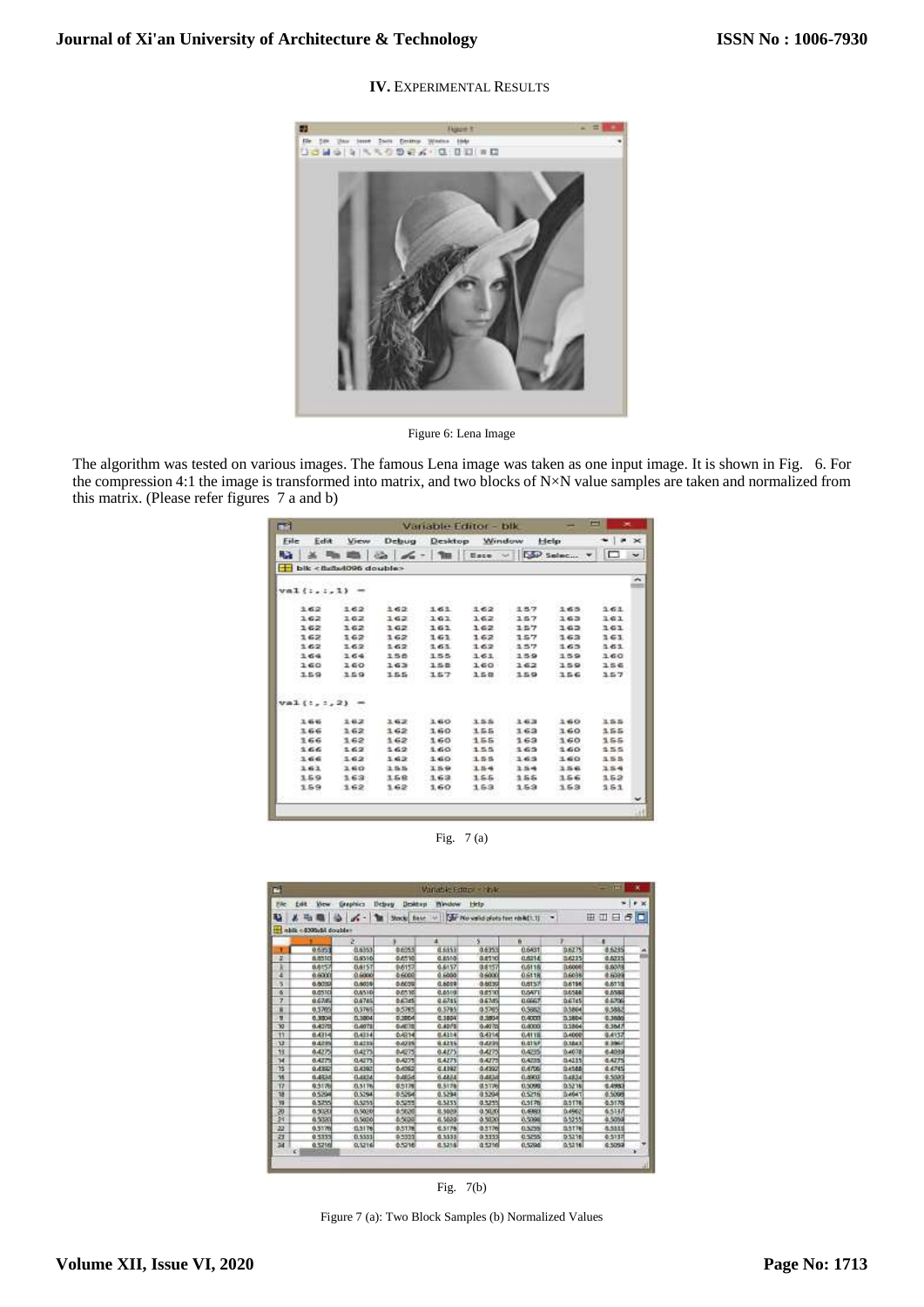The Figure 8 shows the original and decompressed images side by side for comparison. Table 1 shows the performance achieved by the system for four sample images



Figure 8: Original Image and Decompressed Output

Table 1: Performance System For Four Sample Images.

| Title       | Format | <b>Iterations</b> | $PSNR$ (in $dB$ ) | Time for          | Compression | Time for             |  |
|-------------|--------|-------------------|-------------------|-------------------|-------------|----------------------|--|
|             |        |                   |                   | compression (sec) |             | <b>Decompression</b> |  |
|             |        |                   |                   |                   |             | (sec)                |  |
| Lena        | Bmp    | 100               | 31.0894           | 4.1893            | 4:1         | 0.16758              |  |
| Picture052  | jpg    | 50                | 4:1               | 24.2417           | 4.0219      | 0.16517              |  |
| Man         | Jpg    | 100               | 24.8089           | 3.9758            | 4:1         | 0.18531              |  |
| <b>Boat</b> | Tiff   | 100               | 27.1202           | 4.0582            | 4:1         | 0.16914              |  |

#### **V.** CONCLUSION

This paper presents a learning process using ANNs and Gradient Descent for image compression. It achieves high speed with good compression quality. Modification of weights is carried and the new set of weights is obtained using Gradient Descent. The decompressed image using Neural Networks provides good quality. The PSNR value shows how much the image has lost its quality. This technique can be applied for different file formats such as tiff, bmp, jpg, etc.

There is wide scope for image compression using Genetic Algorithm (GA). The performance of image compression using GA and Gradient Descent Algorithm can be measured. The main criteria considered here are the compression ratio and the PSNR.

#### **REFERENCES**

- [1] Dutta, D.P.; Choudhury, S.D.; Hussain, M.A.; Majumder, S.; "Digital image compression using neural network". IEEE, International Conference on Computing, Control, Telecommunication Technologies, 2009. ACT '09.
- [2] J.Jiang, "Image compression with neural networks: A survey". Signal Processing: Image Communication 14 (1999), 737-760.
- [3] Moghadam, R.A. Eslamifar, M. "Image compression using linear and nonlinear principal component neural networks" .Digital Information and Web Technologies, 2009. ICADIWT 09, IEEE, Issue Date: 4-6 Aug. 2009, pp: 855 – 860.
- [4] P.V. Madhusudana, S. Nachiketh, S.S. Keerthi, K. "Image Compression Using Artificial Neural Network". IEEE, ICMLC 2010, PP: 121-124.
- [5] Yong Zhang Ming Ming Zhang, "Application of Artificial Neural Network in Video Compression Coding", 2008 International Conference on Information Management, Innovation Management and Industrial Engineering pp207- 210
- [6] Venkata Rama Prasad Vaddella, 2 Kurupati Rama, "Artificial Neural Networks For Compression Of Digital Images", International Journal of Reviews in Computing pp75- 82.
- [7] Anjana B, Mrs Shreeja R "Image Compression: An Artificial Neural Network Approach", International Journal Of Computational Engineering Research (ijceronline.com) Vol. 2 Issue. 8pp 53 - 58
- [8] G.G Rajput, Vrinda Shivashetty, "Modeling of neural image compression using GA and BP: a comparative approach", (IJACSA) International Journal of Advanced Computer Science and Applications, pp 26 -34.
- [9] S. Rizvi, L. Wang, "Nonlinear vector prediction using feed forward Neural network", IEEE Transactions on Image Processing, 6(10), (1997), pp. 1431- 1436.
- [10] R. D. Dony, S. Haykin, "Neural Network Approaches to Image Compression", Proc. IEEE 83 (2) (February 1995) pp. 288- 303.
- [11] M Shilpa, K Soundararajan, S Bharathi, ["Intelligent Systems for Automated Traffic Signall Control Using Fuzzy Mamdani Model"](javascript:void(0)), International Journal of Emerging Trends and Technology in Computer Science 2013, Volume 2, Issue 6
- [12] "Image compression using principal component neural networks", S. Costa, S. Fiori, Image and vision computing, 2001 Elsevier Volume 19, Issues 9–10, 1 August 2001, Pages 649–668.